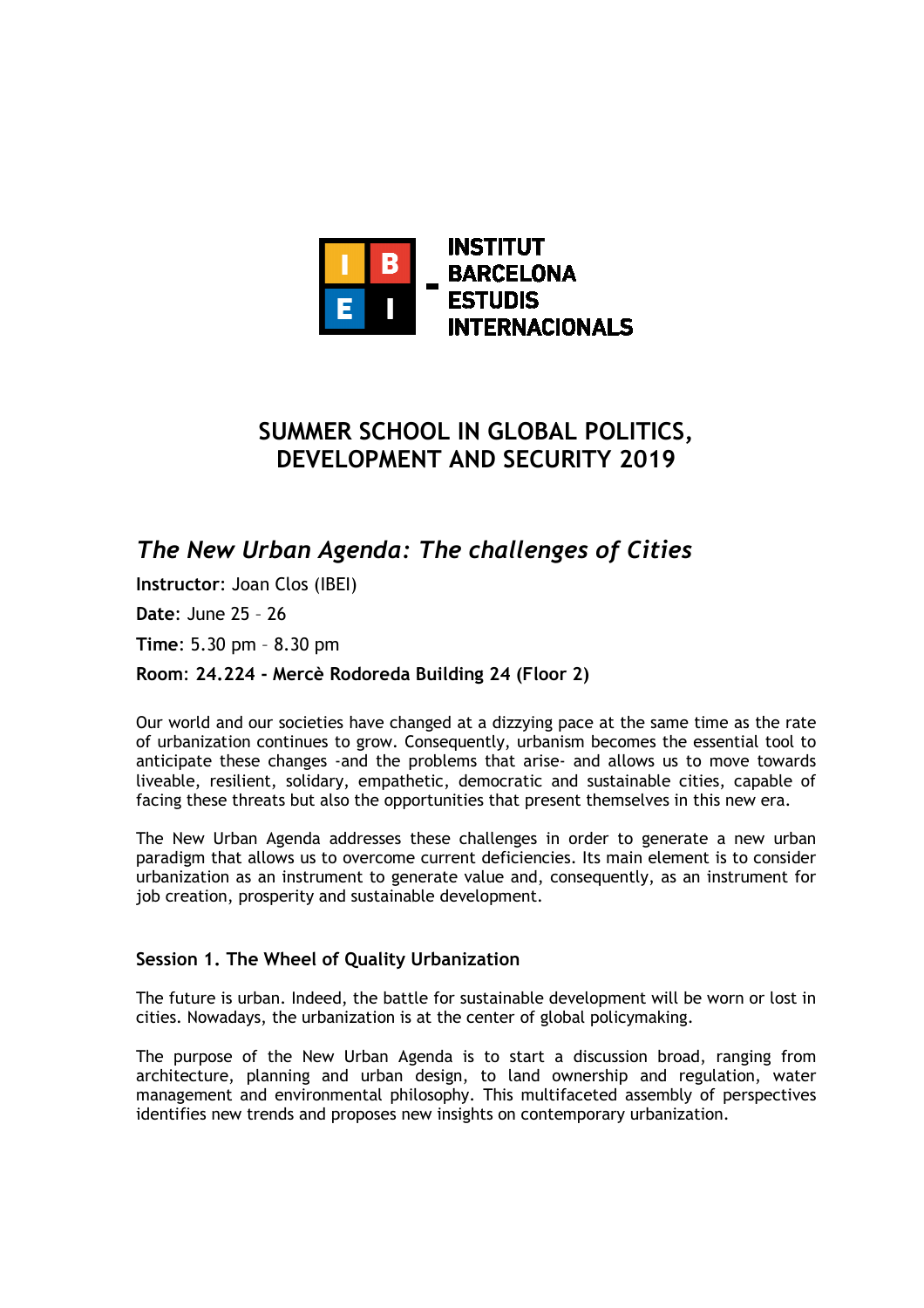It outlines the overall challenges facing cities in the 21st century and also offers a number of conceptual frameworks and approaches for dealing with those challenges.

# Required reading:

United Nations. 2017. New Urgan Agenda. Habitat III. http://habitat3.org/wp-content/uploads/NUA-English.pdf

- United Nations. 2017. Action Framework for Implementation of the New Urban Agenda. UNHabitat. http://nua.unhabitat.org/AFINUA19thApr.pdf
- Sennet, Richard. 2018. The Quito Papers and the New Urban Agenda. London: Routledge. http://wuf9.org/wp-content/uploads/2018/02/The-Quito-Papers-and-the-New-Urban-Agenda\_Author-Flyer-1.pdf
- A selection of articles dealing with current events will be available one week before the curse takes place.

# **Session 2. Study Cases**

## **Sant Cugat**

A case of a city with very fast population growth and an urgent need to rethink both the urban planning and the financial management of the city. The city was evolving from a sleepy dormitory town to a very desirable, medium-sized city. As a result of reforms, the municipal government was able to adapt to this new reality and set the city on a more sustainable economic and urban growth trajectory.

## **Granollers**

A compact city of 60,000 inhabitants that was successful both in resisting negative economic trends and in organizing locally to overcome inaction by higher levels of government. In an era when much of the urban land in the region designated for industrial activity was being converted to residential, this city had the foresight to maintain its economic and employment base. At the same time, local leaders organized and funded the environmental cleanup of a river passing through its boundaries when higher levels of government did not fulfill their responsibilities.

## **Sant Pere de Ribes**

A municipality with two very different population centers as well as several low-density housing developments. The two population centers, separated by 6km and accounting for 80% of the municipal population, are very different and historically operated almost independent of each other. Outside these centers, the lack of dictator-era urban planning has left the municipality with sprawling housing developments that are financially and